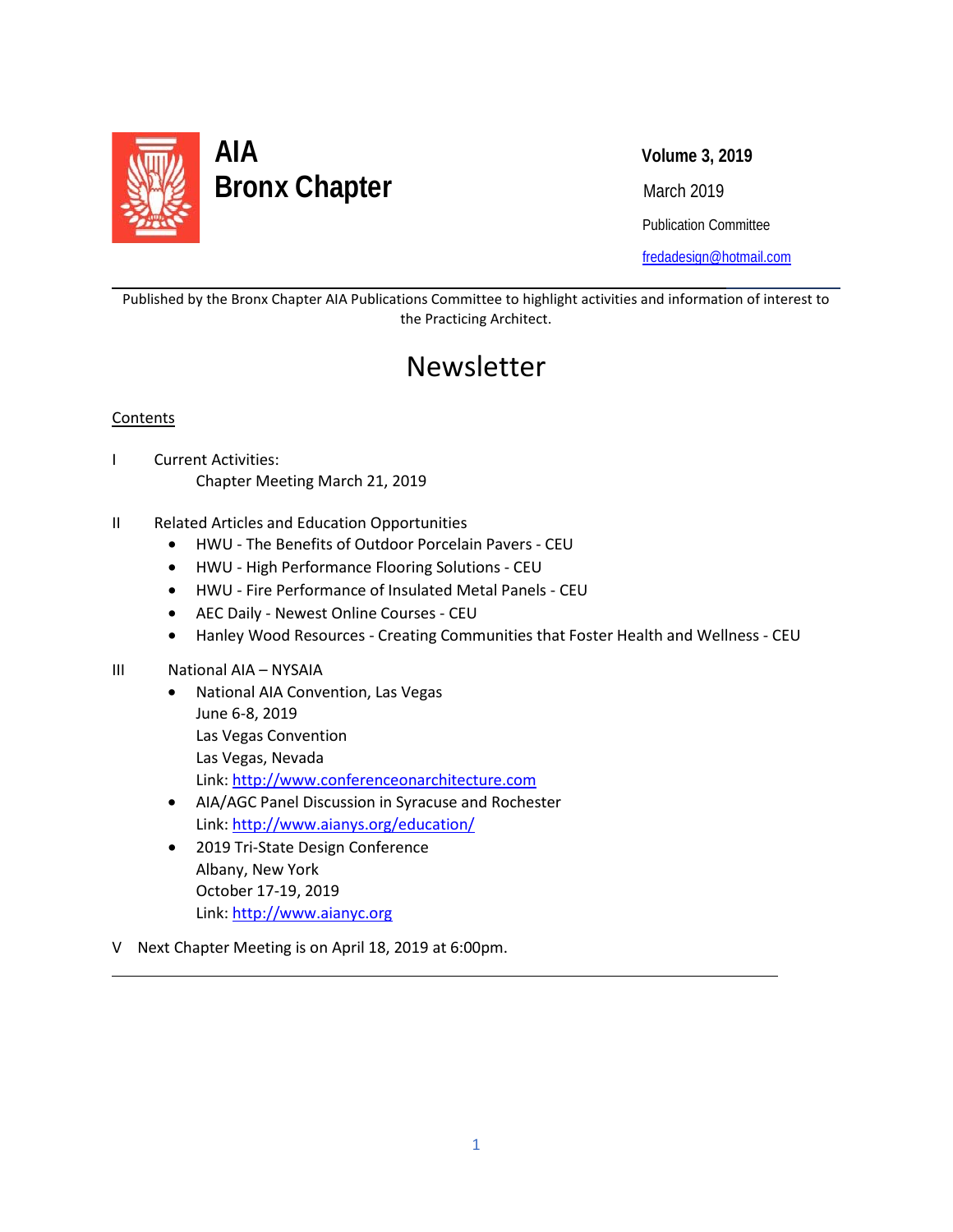

March 21, 2019

------------------------------------------------------------------------------------------------------------------------------

# Meeting Minutes

Meeting began at 12:20pm

Attendees Guests

Bob Esnard Jeffrey Fette – Huber Engineered Woods LLC

Antonio Freda Sara Jazayeri Ken Koons, Jr. Ken Koons, Sr. Julian Misiurski Giuliano Penna

## Agenda / Discussion:

- 1. Jeffrey Fette, of Huber Engineered Woods LLC, conducted a seminar on the characteristics of securing the building envelope with engineered products, through detailing and designing of how buildings are constructed. Jeffrey used a power point presentation and brought actual samples of various materials used in securing and constructing a building envelope. The integrity and success of the envelope depends on two fundamental points:
	- detailing continuity and
	- the right materials.

Building enclosures protect against; water penetration, air flow, vapor infiltration and thermal infiltration. The enclosures must be completely continuous; so that water, air and temperature issues are dealt with. The foundation, the connections to the floors; walls and ceilings, as well as, windows and doors installations must be studied and detailed. Every building element and their connections must have the same "performance" characteristics. All the building connections/penetrations as well as their elements should be equally resistant to water vapor, air and temperature changes.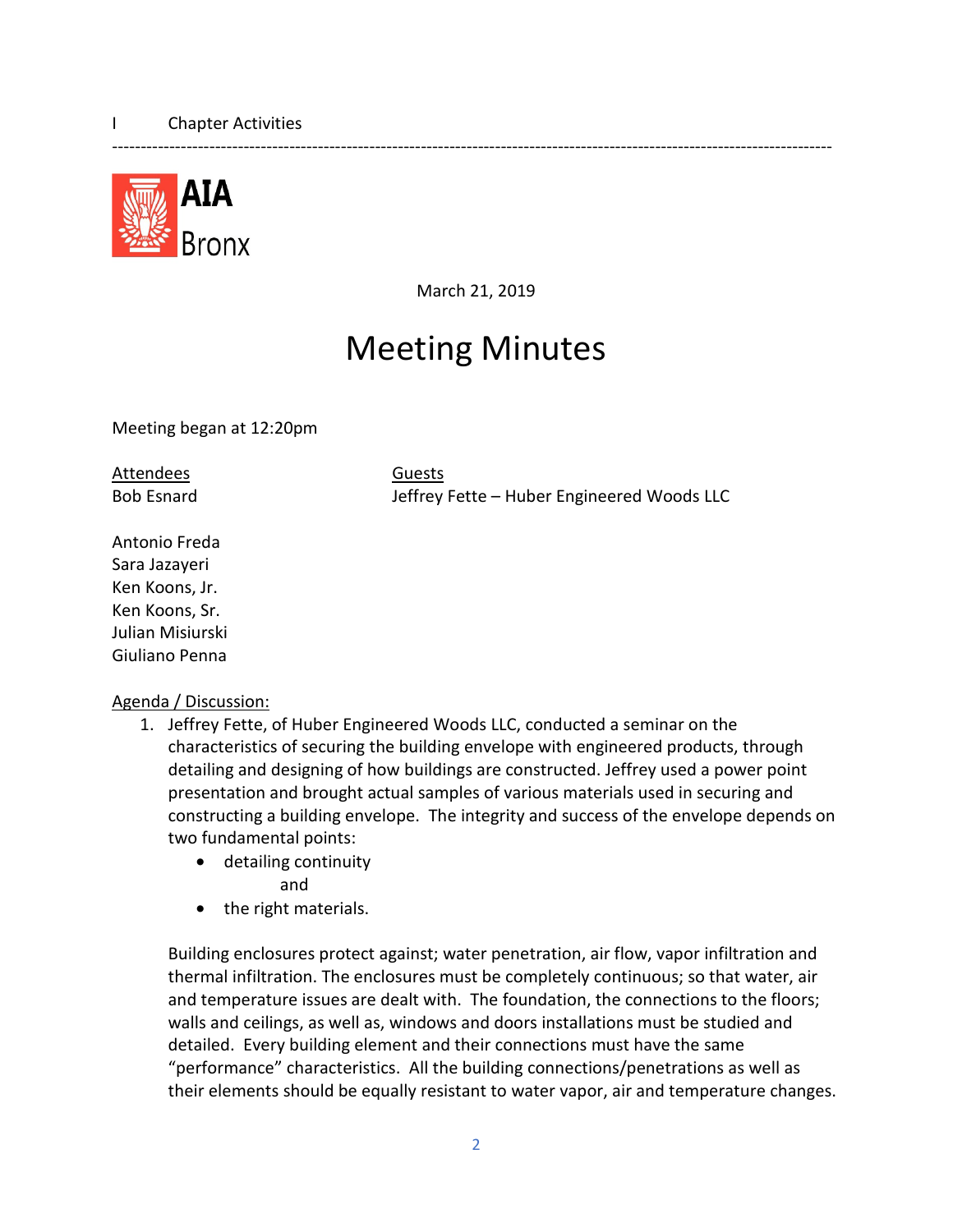The weakness in the envelope, are more often than not, at the places where materials or walls, floors and ceilings connect. There are many different products that assist in solving these enclosure problems. Not addressing enclosure issues can limit the sustainability of the construction and cause warranty/guaranty issues. Problems not addressed; will allow for water absorption, damaged equipment and finishes, a reduction in strength of materials as well as comprising the comfort of the people utilizing the buildings. Although, Jeffrey answered questions as he was presenting, he also answered many questions at the presentations end. He responded to specific situations members outlined. He was very clear in outlining practical and economic ways to resolve them. Going forward, Jeffrey volunteered to assist any Chapter member who would like help in; specifying, designing, building and reviewing envelope and construction issues. His contact information is:

Jeffrey Fette's Cell: 609-358-1064 Fax: 704-731-0736 Email: [Jeffrey.fette@huber.com](mailto:Jeffrey.fette@huber.com)

- 2. The Minutes of the February 21, 2019 were circulated and reviewed. Ken Koons, Jr. made a motion for approval which was seconded by Giuliano Penna and unanimously accepted.
- 3. Meeting Dates

The meeting dates will continue alternating from a luncheon meeting to dinner each month to hopefully, maximize member participation. The schedule for the next few months through the fall are:

| April 18, 2019     | 6:00 <sub>pm</sub> |
|--------------------|--------------------|
| May 16, 2019       | 12:00pm            |
| June 20, 2019      | 6:00 <sub>pm</sub> |
| September 19, 2019 | 6:00 <sub>pm</sub> |
| October 24, 2019   | 12:00pm            |

4. New York City Planning Zoning Amendment

Currently, there is a significant zoning change the City Planning Commission has proposed which concerns building envelope "Voids". Specifically, in the last few years, there have been very tall buildings constructed in Manhattan, some of which are highest ever! The Commission indicates that is not appropriate because of the excessive amount of mechanical equipment and space indicated on plans, which do not count as "floor area". A community group in the east side of Manhattan, and several city-wide not-for-profit art and other anti-build groups, have successfully lobbied the Planning Commission to develop this amendment. The change will unrealistically and arbitrarily, limit the current Mechanical Equipment zoning exemptions. The Real Estate Board of New York and other development organizations have been lobbying against the amendment. The Bronx Chapter members reviewed the amendment and voted unanimously, to prepare and submit a statement to the Commission against the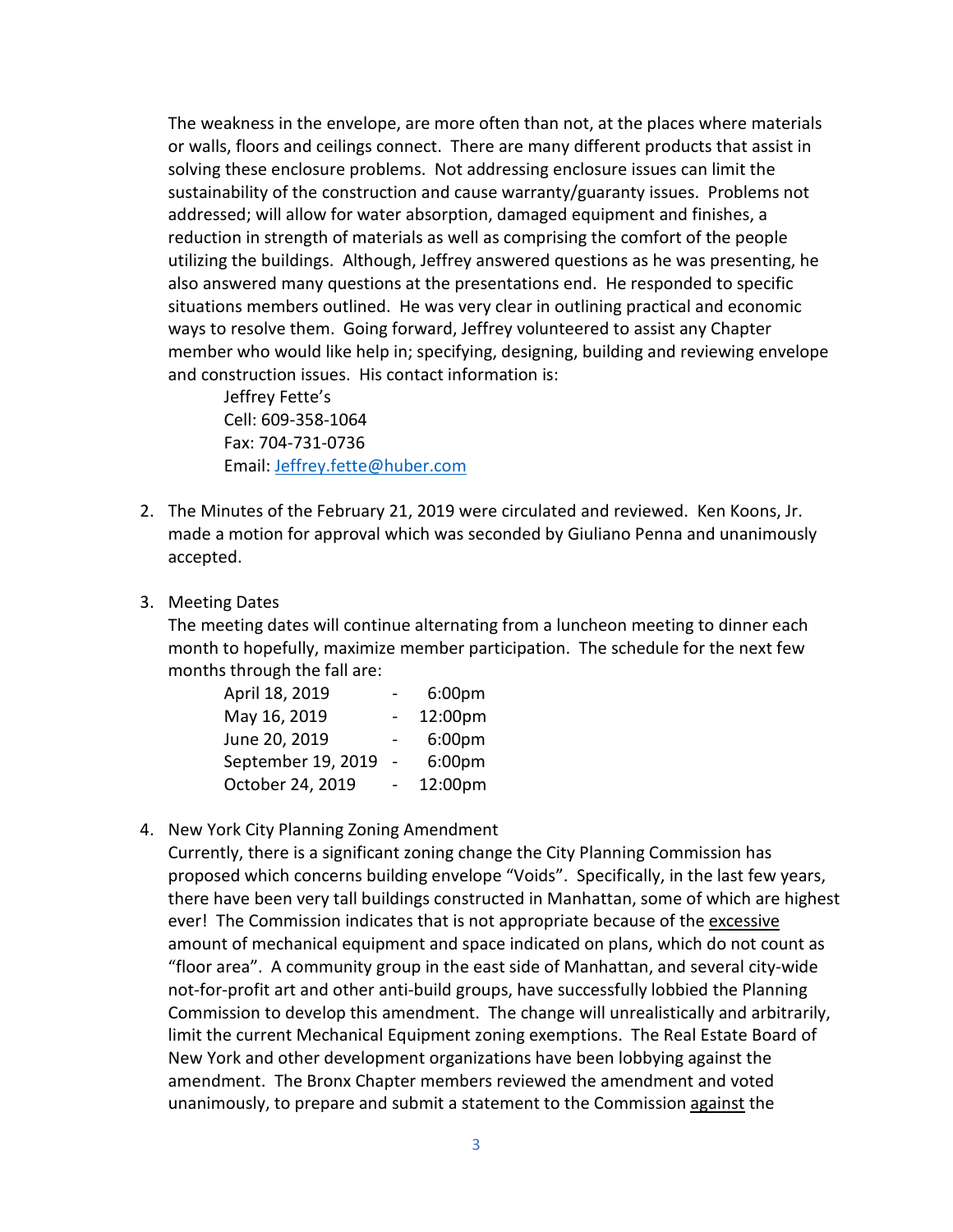amendment as drafted. The political pressure to pass this amendment is very strong and the Chapter felt that it was important to argue for modifications. The amendment must be realistic and not based on an arbitrarily formula as to what mechanical space deductions are allowed. The proposal will create confusion, litigation and the questioning of filed plans or decisions made by applicants, professionals and/or city agencies. A letter of objection will be prepared and submitted as soon as possible.

5. Architect's Counsel

The governmental regulatory agencies of the City of New York regularly make changes affecting the practice of architecture in the city. The Building Department (DOB), Department of Transportation (DOT), Department of Environmental Protection (DEP), Fire Department (FDNY), and The City Planning Commission (CPC) are the major agencies who make these changes. The discussion about the zoning amendment above under scored for the members, the need for the Bronx Chapter to be more involved in the Architect's Counsel activities. More participation would allow one of our members to discuss issues at our meetings on a regular basis that affect the practice of architecture and the construction industry. This should allow the Chapter to respond in a more-timely manner to government actions and city construction issues. All members, if they can, are encouraged to participate with the Counsel and if interested to contact our President, Tony Freda to learn where and when the Council meets.

#### 6. National AIA

• Convention

The National AIA requests all Chapters to have representation at the convention each year. The convention this year will take place in Las Vegas on June 6-8, 2019. Three members have tentatively indicated that they will go: Josette Matthew, Sara Jazayeri and Tony Freda. All members are welcome to attend. If you are interested, go on the Chapter or National AIA website to get details and pre-register for a discounted rate. Generally, the convention is informative and has opportunities for CEU credits. In addition, the State Chapter and AIA operating committees have a series of meetings during the convention. They discuss modifying policies that affect how AIA Chapters are run, as well as, how architects are perceived in the public eye.

• Design Recognition

Last year, National AIA changed the individual Chapter Design Recognition mandate. As a result, this year, the Brooklyn and Queens Design Awards (BQDA) will not take place. However, each Chapter is still encouraged to have an individual program. Members discussed this and recommended the posting on the Bronx AIA website, the work of chapter members to satisfy this design recognition requirement. It will also be seen, as a way for Chapter members to show/demonstrate the variety of work that members perform, as well as, illustrate the buildings and spaces that have been designed and/or modified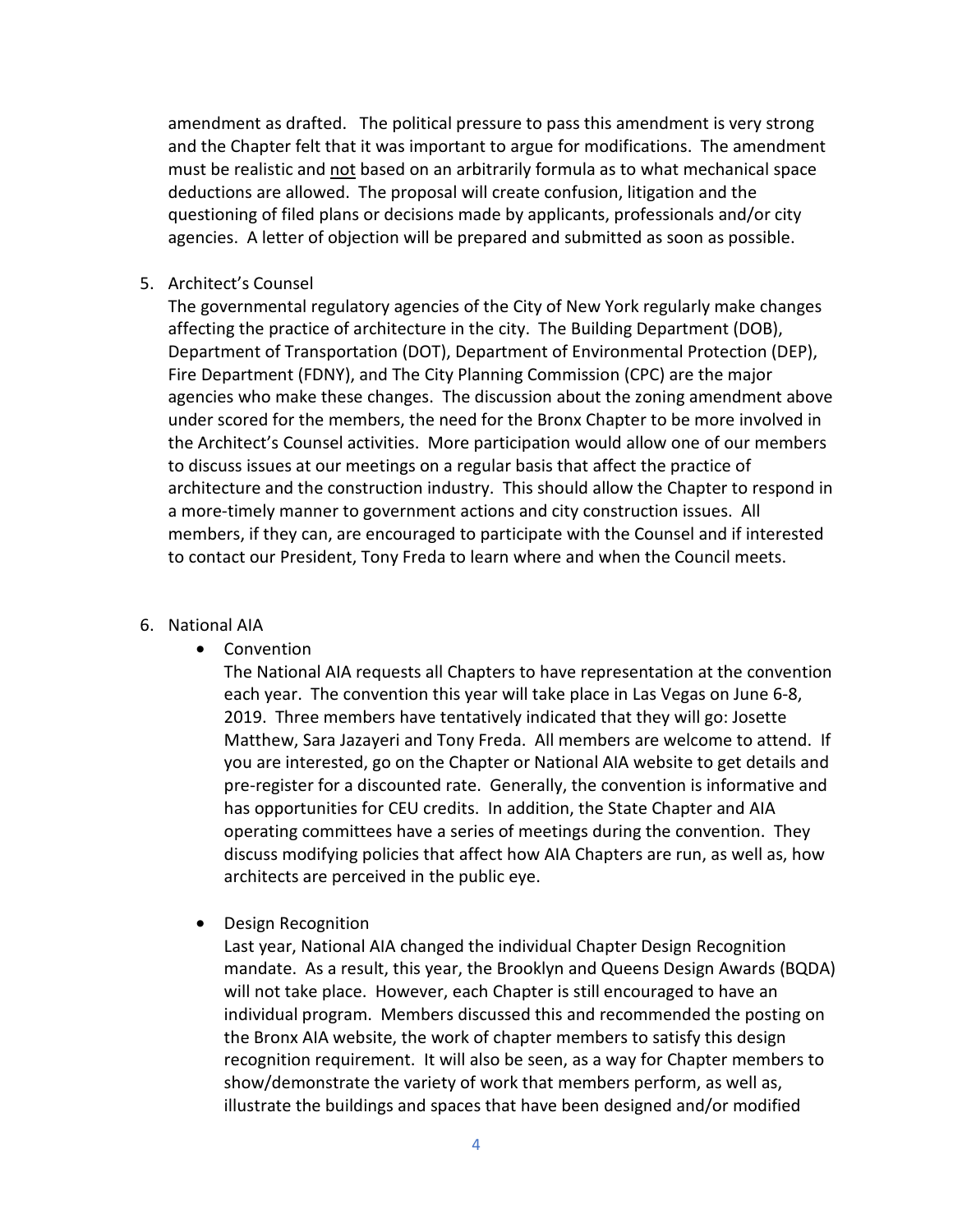while simultaneously demonstrating the professional versatility of members. Members should email; photos, drawings and a short description of the work to Chapter Secretary, Bob Esnard to forward them to our website manager.

• New Members

The AIA requests Chapters to have a program to support/assist new members. A suggestion was made two months ago, on how older members could help new members in their professional careers. The Chapter approved a "Buddy System", so as new members are appointed, they will have an older member assigned to contact them individually, and offer support if or when needed.

- 7. New Business
	- The Building Commissioner, Rick Chandler, resigned last month and the Deputy Commissioner, Thomas J. Fariello, RA was appointed Acting Commissioner. The Mayor, congratulated Rick Chandler for his service and leadership for his, over four years of service. The Chapter members thought that he was a successful commissioner. He is smart, understood the City's construction process and had real first-hand experience in the department prior to his appointment. The Chapter hoped that whoever is chosen to be permanent commissioner, will be an architect or engineer, with a background in construction and hopefully, with some understanding of the Building Department.

The meeting was adjourned at 2:21pm.

Next Meeting – The next meeting will be a dinner meeting at 6:00pm at Artie's Restaurant on April 18, 2019.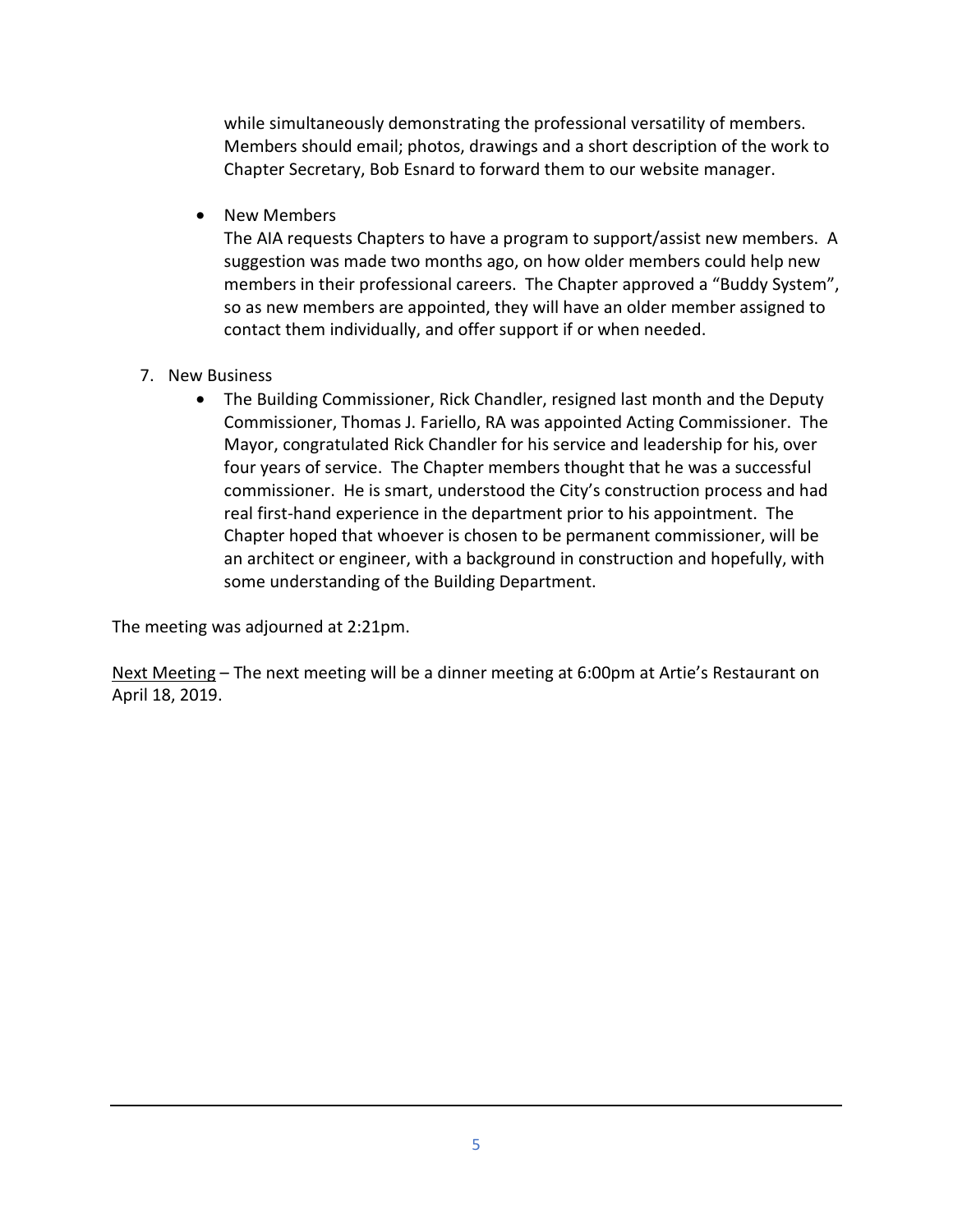#### **II Related Articles and Education Opportunities**





*[IDCEC: .1 CEU, AIA: 1 LU | Elective](https://linkprotect.cudasvc.com/url?a=http%3a%2f%2fclick1.communication.hanleywood.com%2fnqrcrfgkqypnjptfnthpfngppgnpyjtcbqdqmbryqtry_dcgcpsgftcchmhdmgg.html%3fa%3dbesnard%2540dzco.com&c=E,1,OokcuOxijV5yYFXrwV9mXSS7n00Wp-O5ubKeJxDhwhwoLXQJwaGmWEVr6m645i-UE6x3EyKLC8KPFzm06UjJhxTM4-VtFs5O8k3g1UN2wLpigwtyexhI&typo=1)*

## **[The Benefits of Outdoor Porcelain Pavers](https://linkprotect.cudasvc.com/url?a=http%3a%2f%2fclick1.communication.hanleywood.com%2fuhfzpwvchqfsmfgwsgbfwsvffvsfqmgzjhnhkjpqhgpw_dcgcpsgftcchmhdmgg.html%3fa%3dbesnard%2540dzco.com&c=E,1,KoZHO0Qh-w-2xdEviq9Yrm4ewtjOc61SYro9P0t7dS8DFdoAAeuRE18ZPejeIynikZ8mWI0psbwjNL1UjUttlraIV-iZgs6Hm0Bw1JmQplS3ng,,&typo=1)**

This course will provide an overview of outdoor porcelain pavers, discussing the wide variety of features and benefits, as well as the installation process and various applications where outdoor pavers can be used to great effect. *[Learn More >](https://linkprotect.cudasvc.com/url?a=http%3a%2f%2fclick1.communication.hanleywood.com%2fgcrjlgsmcytdntkgdkqtgdsttsdtynkjfcrcpflycklk_dcgcpsgftcchmhdmgg.html%3fa%3dbesnard%2540dzco.com&c=E,1,LFMDf-kZnKWFT4wRpTXZXv7sx6PEf5qdrOpoOLexP_m4wFW1D2VTsW5cK3imr212ixgW0Rta_UcQUrMIWXAfPSoc3z23sQcSLrssP3Rb5EH-jGypuZI,&typo=1)*



#### *[AIA: 1 LU | HSW, GBCI: 1 CE Hour](https://linkprotect.cudasvc.com/url?a=http%3a%2f%2fclick1.communication.hanleywood.com%2frcnhtnylcrvpwvknpkfvnpyvvypvrwkhscgcbstrcktv_dcgcpsgftcchmhdmgg.html%3fa%3dbesnard%2540dzco.com&c=E,1,fF9nbZgbZjnbuxpXibBOkZeqGd2UII5j9hiXPdxlelPOcLYfhgHl9pCuiuqEpa2oNtLkkRhCeNmKwe3NZNId-UVJlvV43XgOzxdu5-r8cSMNVKZA4Mmm9w,,&typo=1)*

## **[Sustainable Application and Design using Titanium](https://linkprotect.cudasvc.com/url?a=http%3a%2f%2fclick1.communication.hanleywood.com%2fiyhtnvpcyhdwzdbvwbkdvwpddpwdhzbtrymyqrnhybnn_dcgcpsgftcchmhdmgg.html%3fa%3dbesnard%2540dzco.com&c=E,1,3zcAetGb3hAb0pU2GECpd3yZYYQtgfMV1k8zRWAYECJ6SMt594duOxb6L-4RiS98C-r7RAE4bGUwBp8IPAXaFqmTFGakPylyXzRID_aHq-T4dICsuFyBBNh1&typo=1)  [Zinc Roofing and Cladding](https://linkprotect.cudasvc.com/url?a=http%3a%2f%2fclick1.communication.hanleywood.com%2fiyhtnvpcyhdwzdbvwbkdvwpddpwdhzbtrymyqrnhybnn_dcgcpsgftcchmhdmgg.html%3fa%3dbesnard%2540dzco.com&c=E,1,3zcAetGb3hAb0pU2GECpd3yZYYQtgfMV1k8zRWAYECJ6SMt594duOxb6L-4RiS98C-r7RAE4bGUwBp8IPAXaFqmTFGakPylyXzRID_aHq-T4dICsuFyBBNh1&typo=1)**

Titanium-Zinc, as a building material, is consistently chosen as a green alternative to many other materials. It is efficient to produce, has almost no waste, and lends itself to a variety of design styles. *[Learn More >](https://linkprotect.cudasvc.com/url?a=http%3a%2f%2fclick1.communication.hanleywood.com%2fammvtdrlmkpnspydnyzpdnrpprnpksyvcmhmgctkmyts_dcgcpsgftcchmhdmgg.html%3fa%3dbesnard%2540dzco.com&c=E,1,ZlWaRaSb8XFCBIQ8Azjct4jhWIthTdoe0aD6ifxZ5EIB4TUtMTUVLqn9GzbiatILWRG93VN4kEGR5nUj4MXOlJ-FP09wLtCDA9YzjpEsh1NNeu3jfqI,&typo=1)*



#### *[AIA: 1 LU | Elective](https://linkprotect.cudasvc.com/url?a=http%3a%2f%2fclick1.communication.hanleywood.com%2fommcrjsqtzldmlkjdkgljdsllsdlzmkcptwtnprztkmf_dcgcpsgftcchmhdmgg.html%3fa%3dbesnard%2540dzco.com&c=E,1,m7vUWt7oB9F2cfNC0t2c2PElvxLg0vjEMv0LGaqSnUj0eZae4lhc4NnrtWwMa7wbLup3RgOty2ixSp0PLCfne1WvLtiqV2tvraObOhXvibJEEN-pQ2o,&typo=1)*

## **[Polished Concrete Overlays Provide Durability and](https://linkprotect.cudasvc.com/url?a=http%3a%2f%2fclick1.communication.hanleywood.com%2flqwfwgshmknrqndgrdpngrsnnsrnkqdflmjmclwkmdqm_dcgcpsgftcchmhdmgg.html%3fa%3dbesnard%2540dzco.com&c=E,1,fcsFZk-pyoP59IHPaL4-_ex4a2fIgd8vrKRY1XiXUzk2DZnLyUEmzWhQweAY2FYMuFQKtLWrKUCy673aKJVyBMPjpoP5_ZqbZXGxS4LrXk7uC9gx&typo=1)  [Beauty](https://linkprotect.cudasvc.com/url?a=http%3a%2f%2fclick1.communication.hanleywood.com%2flqwfwgshmknrqndgrdpngrsnnsrnkqdflmjmclwkmdqm_dcgcpsgftcchmhdmgg.html%3fa%3dbesnard%2540dzco.com&c=E,1,fcsFZk-pyoP59IHPaL4-_ex4a2fIgd8vrKRY1XiXUzk2DZnLyUEmzWhQweAY2FYMuFQKtLWrKUCy673aKJVyBMPjpoP5_ZqbZXGxS4LrXk7uC9gx&typo=1)**

Recent advances in the technology of cement-based concrete overlays have given rise to a new option for final finishes that is growing in popularity. *[Learn](https://linkprotect.cudasvc.com/url?a=http%3a%2f%2fclick1.communication.hanleywood.com%2fizdtnvpcyhdwzdbvwbkdvwpddpwdhzbtrymyqrnhybzh_dcgcpsgftcchmhdmgg.html%3fa%3dbesnard%2540dzco.com&c=E,1,XIA2jx6tgqu_Ek2GExTbnbjHgSTlHfD0dr9XT4lzEvUHmI9hGkrjab351LU5OM1Wo-kTCftc1PcFGvosMZvqXIeoQGVrSiRGyz5CuwNIVB0wkc3NrwKUw1qSYA,,&typo=1)  [More >](https://linkprotect.cudasvc.com/url?a=http%3a%2f%2fclick1.communication.hanleywood.com%2fizdtnvpcyhdwzdbvwbkdvwpddpwdhzbtrymyqrnhybzh_dcgcpsgftcchmhdmgg.html%3fa%3dbesnard%2540dzco.com&c=E,1,XIA2jx6tgqu_Ek2GExTbnbjHgSTlHfD0dr9XT4lzEvUHmI9hGkrjab351LU5OM1Wo-kTCftc1PcFGvosMZvqXIeoQGVrSiRGyz5CuwNIVB0wkc3NrwKUw1qSYA,,&typo=1)*



*[NAHB: 1 Hour, NARI: 1 Hour, AIA: 1 LU | Elective](https://linkprotect.cudasvc.com/url?a=http%3a%2f%2fclick1.communication.hanleywood.com%2flqdfwgshmknrqndgrdpngrsnnsrnkqdflmjmclwkmdqd_dcgcpsgftcchmhdmgg.html%3fa%3dbesnard%2540dzco.com&c=E,1,hyMgkPjVwiUS5rOLzuDuD6U-x79fjW1VCAN6hJTCBpg46R-l04uHPvQd4d2i3pdGtbn66oLUHHfEXRwHFYFuzdZIES8IqzMcaF2oExipcii9wSViPw,,&typo=1)*

## **[The Role of Propane Technologies in Remodeling](https://linkprotect.cudasvc.com/url?a=http%3a%2f%2fclick1.communication.hanleywood.com%2ftjhdmhsplzckjcbhkbfchksccskczjbdtlvlrtmzlbjv_dcgcpsgftcchmhdmgg.html%3fa%3dbesnard%2540dzco.com&c=E,1,U15YSiTrVgO8fo6SU75umhWugiej_-jOwIC8AtMNSoMCC2Ya7HNijn4FjD1GwNO1CcuFmpEIRDkHkPCCmgxEngfN05WHN9U6POxt6raXNJHyGF0fsA,,&typo=1)  [Applications](https://linkprotect.cudasvc.com/url?a=http%3a%2f%2fclick1.communication.hanleywood.com%2ftjhdmhsplzckjcbhkbfchksccskczjbdtlvlrtmzlbjv_dcgcpsgftcchmhdmgg.html%3fa%3dbesnard%2540dzco.com&c=E,1,U15YSiTrVgO8fo6SU75umhWugiej_-jOwIC8AtMNSoMCC2Ya7HNijn4FjD1GwNO1CcuFmpEIRDkHkPCCmgxEngfN05WHN9U6POxt6raXNJHyGF0fsA,,&typo=1)**

This course provides an overview of the home remodeling industry, including industry growth trends, demographic insights, and typical project types. *[Learn](https://linkprotect.cudasvc.com/url?a=http%3a%2f%2fclick1.communication.hanleywood.com%2fnjycrfgkqypnjptfnthpfngppgnpyjtcbqdqmbryqtjp_dcgcpsgftcchmhdmgg.html%3fa%3dbesnard%2540dzco.com&c=E,1,sjKD7czFFgpWAyxtZ0YnHpytAsRvYhw1hQFqoO5RSxp3rLlLUe_m8i-j9YuDLBynYiHAhZwWCR5AR9N25Zee3nhcbSXzaOcaOlRBKcQrc2iVUjzthsZVXup8&typo=1)  [More >](https://linkprotect.cudasvc.com/url?a=http%3a%2f%2fclick1.communication.hanleywood.com%2fnjycrfgkqypnjptfnthpfngppgnpyjtcbqdqmbryqtjp_dcgcpsgftcchmhdmgg.html%3fa%3dbesnard%2540dzco.com&c=E,1,sjKD7czFFgpWAyxtZ0YnHpytAsRvYhw1hQFqoO5RSxp3rLlLUe_m8i-j9YuDLBynYiHAhZwWCR5AR9N25Zee3nhcbSXzaOcaOlRBKcQrc2iVUjzthsZVXup8&typo=1)*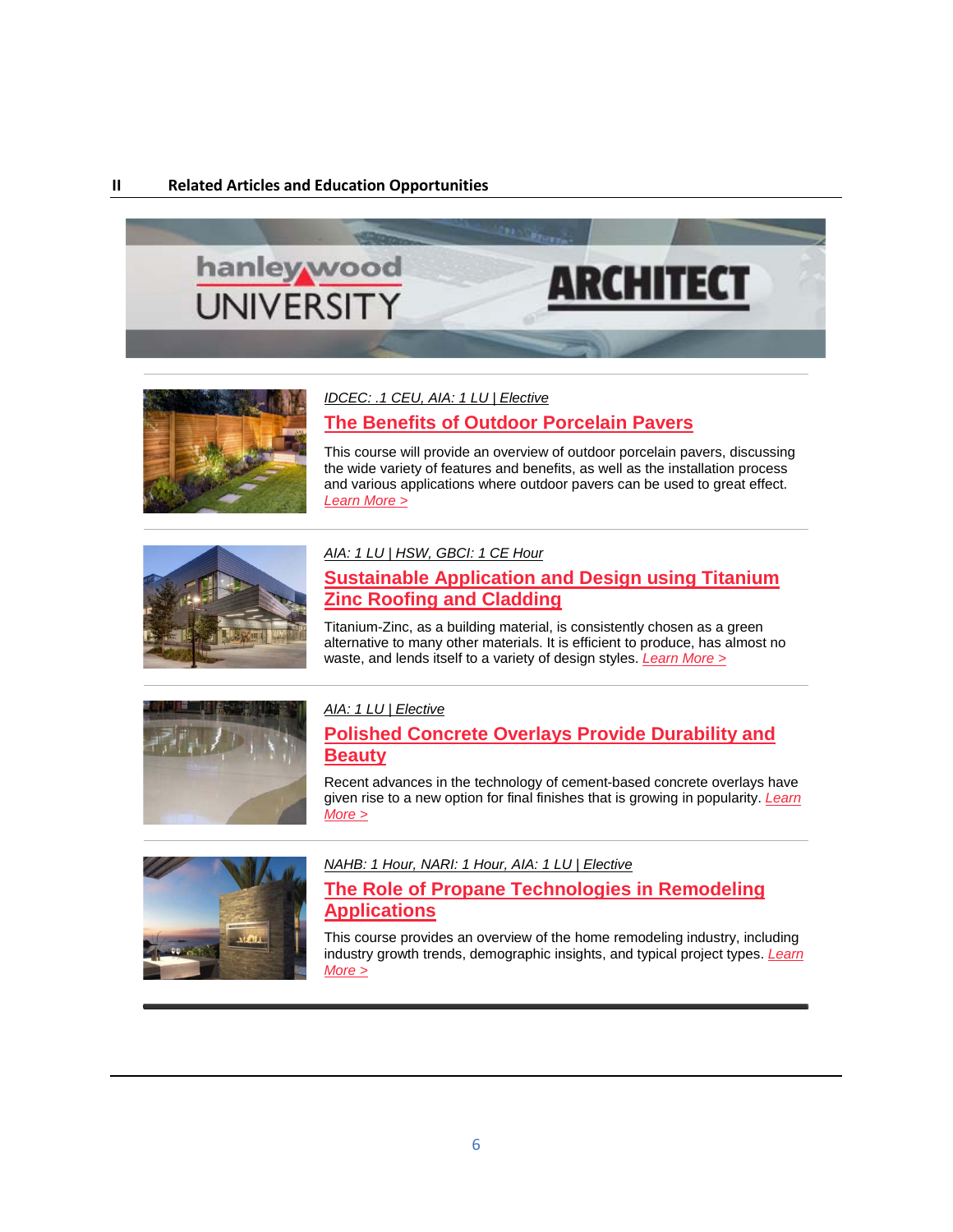|     | hanleywood<br><b>UNIVERSITY</b>                                                                                                       |
|-----|---------------------------------------------------------------------------------------------------------------------------------------|
|     | <b>High-Performance Flooring Solutions for</b><br><b>Specialty Environments</b><br>AIA: 1 LU   Elective<br><b>Learn More</b>          |
|     | <b>Selecting Materials for Outdoor</b><br><b>Applications: Matters on Many Levels</b><br>AIA: 1 LU   HSW<br><b>Learn More</b>         |
| IИI | <b>Precision and Performance with</b><br><b>Manufactured Stone Veneer</b><br>IDCEC: .1 CEU, AIA: 1 LU   Elective<br><b>Learn More</b> |
|     | <b>Modern Hospital Helipads: Superior, Safe,</b><br>and Sustainable<br>AIA: 1 LU   Elective<br><b>Learn More</b>                      |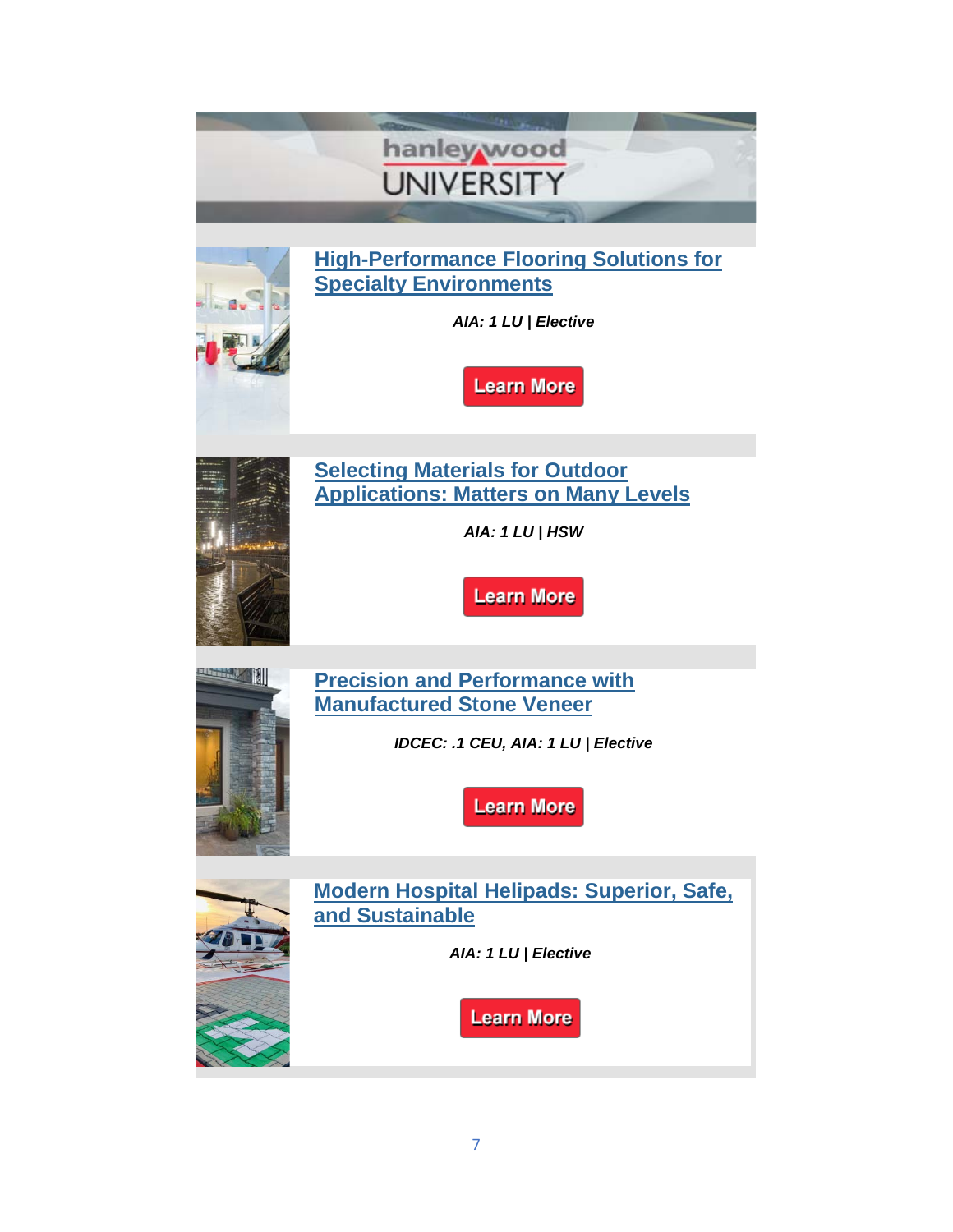To make sure you continue to receive our e-mails in your inbox (not in your bulk or junk folders), please ad[d university@e.hanleywood-media.com](mailto:university@e.hanleywood-media.com) to your address book or safe sender list. This email was sent to

Hanley Wood University uses email to send our customers information directly connected to your business interests. To stop receiving Hanley Wood University Update Newsletters, please click [here.](https://linkprotect.cudasvc.com/url?a=http%3a%2f%2fclick1.communication.hanleywood.com%2fsmrzsvwpbrktlkcvtcfkvtwkkwtkrlczgbmbhgsblblv_lhmjkqzrmjjgkwdzzz.html&c=E,1,oOHC4OTQBh54VWsOxx3tVFbWj6u1CvxVDGHC-bgvgytF_mNEJ7WiN-Mxhk90P-5izU3MPiQ8-jM9O9hSfZX4hqqnnnHXzfCVeob-1jzPqOciIk5fyA9rKPK8&typo=1)

Hanley Wood Media, Inc. I One Thomas Circle NW I Washington DC 20005 © Hanley Wood, LLC. All Rights Reserved. Republication or re-dissemination of this newsletter's content is expressly prohibited without the written permission of Hanley Wood, LLC. hanley wood





*[AIA: 1 LU | Elective](https://linkprotect.cudasvc.com/url?a=http%3a%2f%2fclick1.communication.hanleywood.com%2fjjnzqjcnbrmwfmtjwthmjwcmmcwmrftzpbvbkpqbmvjn_rccgrwjpcggnjnrwjj.html%3fa%3dbesnard%2540dzco.com&c=E,1,x6bhJMwdpoLA6LbRyhlg3KZtuaI3kmwNsX2oBOWeGzvsFXIz8w1nF-YyvYG-Vtcym4FNB6YGHqJBz4UG4VT5-116J_eJyxSGk1dKRKLeqgSG&typo=1)* **[Fire Performance of Insulated Metal](https://linkprotect.cudasvc.com/url?a=http%3a%2f%2fclick1.communication.hanleywood.com%2fotrcrjsqtzldmlkjdkgljdsllsdlzmkcptwtnprtlwkf_rccgrwjpcggnjnrwjj.html%3fa%3dbesnard%2540dzco.com&c=E,1,srkI9HPXgdtgQX5fqeZwmKDXZ-c7Ank9mlnpqvSR1FOPLsVixSnXSmZwfmvqQjYuMy5E_-_aDfbl7mL4DjaZRl8kkhc3F6mRtIbE0O5NFILfnBg,&typo=1)  [Panel Systems](https://linkprotect.cudasvc.com/url?a=http%3a%2f%2fclick1.communication.hanleywood.com%2fotrcrjsqtzldmlkjdkgljdsllsdlzmkcptwtnprtlwkf_rccgrwjpcggnjnrwjj.html%3fa%3dbesnard%2540dzco.com&c=E,1,srkI9HPXgdtgQX5fqeZwmKDXZ-c7Ank9mlnpqvSR1FOPLsVixSnXSmZwfmvqQjYuMy5E_-_aDfbl7mL4DjaZRl8kkhc3F6mRtIbE0O5NFILfnBg,&typo=1)**

*[Learn More >](https://linkprotect.cudasvc.com/url?a=http%3a%2f%2fclick1.communication.hanleywood.com%2fctlkjpvmtdlfqlgpfgrlpfvllvfldqgkstctzsjtlcgt_rccgrwjpcggnjnrwjj.html%3fa%3dbesnard%2540dzco.com&c=E,1,_AjuEG3QncbAYPu_UDxpT1cM0wiCj6X-ERwAufBwNoKNDeF7slE8n3JtfvOWpLcPyZ8MhkRnVkaBAg-zSCqlyG3u2O5FFuzEDqJBB-NFSDgYoecqRZE7cotzjA,,&typo=1)*



*[NARI: 1 Hour, IDCEC: .1 CEU HSW, AIA: 1 LU | HSW](https://linkprotect.cudasvc.com/url?a=http%3a%2f%2fclick1.communication.hanleywood.com%2fjbtzqjcnbrmwfmtjwthmjwcmmcwmrftzpbvbkpqbmvtj_rccgrwjpcggnjnrwjj.html%3fa%3dbesnard%2540dzco.com&c=E,1,AtxbXGhUCBwzKb6lVC68a5Qz-kTCaMpQQ8IOLUFMEpxPAlkbhUOIa97P0srGBXCkO49p4rhmHlnhNlhjNl33KtM4yzzClaT3yn_eMgMYPh6NlifIfLzs0YThOg,,&typo=1)* **[Luxury Kitchen Specification For Aging](https://linkprotect.cudasvc.com/url?a=http%3a%2f%2fclick1.communication.hanleywood.com%2fqmsjpsydmwfthfvstvqfstyffytfwhvjcmgmrcpmfgvv_rccgrwjpcggnjnrwjj.html%3fa%3dbesnard%2540dzco.com&c=E,1,xiN_00QWTGt_QXgxHalDpAW0MYmFykzrTOtA1DwsO7KCyW8H3lvlu8Wt-Lczem7jzgrwjpLJ5Wpfw24UnoHOxG0E9AVvrzyphw17BKsDoKY,&typo=1)  [in Place](https://linkprotect.cudasvc.com/url?a=http%3a%2f%2fclick1.communication.hanleywood.com%2fqmsjpsydmwfthfvstvqfstyffytfwhvjcmgmrcpmfgvv_rccgrwjpcggnjnrwjj.html%3fa%3dbesnard%2540dzco.com&c=E,1,xiN_00QWTGt_QXgxHalDpAW0MYmFykzrTOtA1DwsO7KCyW8H3lvlu8Wt-Lczem7jzgrwjpLJ5Wpfw24UnoHOxG0E9AVvrzyphw17BKsDoKY,&typo=1)**

*[Learn More >](https://linkprotect.cudasvc.com/url?a=http%3a%2f%2fclick1.communication.hanleywood.com%2fdtpldhzjtpmfsmrhfrkmhfzmmzfmpsrlbtctwbdtmcrc_rccgrwjpcggnjnrwjj.html%3fa%3dbesnard%2540dzco.com&c=E,1,AcJzGBxp-MdoGexOl6UAwV-jYI8u2YAZFq6qGI8GlbgTHofeAb_MwI5xAXx6i-VSiDOnTftNicBPEJ0j0nEr8CE5tvFXYHg4XbtLVp1KYPVAlKNUdXupWRBBId0L&typo=1)*



*[AIA: 1 LU | Elective](https://linkprotect.cudasvc.com/url?a=http%3a%2f%2fclick1.communication.hanleywood.com%2fzrzgwpvfrmlkdlbpkbjlpkvllvklmdbgcrsrqcwrlsbw_rccgrwjpcggnjnrwjj.html%3fa%3dbesnard%2540dzco.com&c=E,1,6a16I5O2IbYxkN252TMXE3LqkqrxORqRoCGP2vIGSUvVFU_XV1n37FBn7kt1xXivfIZ52-_7hRA4fRVyIJvXeSbjAStbNCXnNDBQqMXVJYo6tQ,,&typo=1)* **[Polyurethane Millwork, Exterior and](https://linkprotect.cudasvc.com/url?a=http%3a%2f%2fclick1.communication.hanleywood.com%2fvryqjpdyfvgnmgkpnkbgpndggdngvmkqcfhfzcjfghkm_rccgrwjpcggnjnrwjj.html%3fa%3dbesnard%2540dzco.com&c=E,1,1FYvZ__CBomvISFxjYlb-oa9LRwjZYRfIS4zDNywbY4uhrhVdyYEZLD8QiscKZzkYBInNUuqxEzujeti61UzIqxYgnAJNwJYKK6ISpGtfs45wa4HDPI,&typo=1)  [Interior Products](https://linkprotect.cudasvc.com/url?a=http%3a%2f%2fclick1.communication.hanleywood.com%2fvryqjpdyfvgnmgkpnkbgpndggdngvmkqcfhfzcjfghkm_rccgrwjpcggnjnrwjj.html%3fa%3dbesnard%2540dzco.com&c=E,1,1FYvZ__CBomvISFxjYlb-oa9LRwjZYRfIS4zDNywbY4uhrhVdyYEZLD8QiscKZzkYBInNUuqxEzujeti61UzIqxYgnAJNwJYKK6ISpGtfs45wa4HDPI,&typo=1)**

*[Learn More >](https://linkprotect.cudasvc.com/url?a=http%3a%2f%2fclick1.communication.hanleywood.com%2fuymzpwvchqfsmfgwsgbfwsvffvsfqmgzjhnhkjphfngc_rccgrwjpcggnjnrwjj.html%3fa%3dbesnard%2540dzco.com&c=E,1,EuPDzoXtH0Zqdh6PqsD6L5dm038-z66fWgROyBQ6wWBaINY4WdV3f4YoG84O3XWzu8846g4rGr1RKo-u49VqDqnQaI1QP3_Ft0Frxjw3GGs,&typo=1)*



*[AIA: 1 LU | Elective](https://linkprotect.cudasvc.com/url?a=http%3a%2f%2fclick1.communication.hanleywood.com%2ftjvdmhsplzckjcbhkbfchksccskczjbdtlvlrtmlcvvl_rccgrwjpcggnjnrwjj.html%3fa%3dbesnard%2540dzco.com&c=E,1,qqauOC3SpdWp-nM567jN_rdQuju4B92GZdfg6g5_zND5zNJXNbvJadKHJDdl2hoIiI9agcZ_tXQ0OS_cPD8MZ1nx3BvufJTDH_gJ2sJ58CznlcLP0_CwGUZE_A,,&typo=1)* **[The Rise of Gabled Modern Architecture:](https://linkprotect.cudasvc.com/url?a=http%3a%2f%2fclick1.communication.hanleywood.com%2fnjtcrfgkqypnjptfnthpfngppgnpyjtcbqdqmbrqpddy_rccgrwjpcggnjnrwjj.html%3fa%3dbesnard%2540dzco.com&c=E,1,k5zLRSu7_xhk0OCorfL32BBhW1Ds2-SXmy9T8cjGoOEuEe_6XTL-4mObjOd4_fZ7S8XzIPnwtCbxVPb-6gaslXnjv-mLABdWjyS0K0FytwcEFPcGB2z3pCkpylzh&typo=1)  [From Origins to Future Directions](https://linkprotect.cudasvc.com/url?a=http%3a%2f%2fclick1.communication.hanleywood.com%2fnjtcrfgkqypnjptfnthpfngppgnpyjtcbqdqmbrqpddy_rccgrwjpcggnjnrwjj.html%3fa%3dbesnard%2540dzco.com&c=E,1,k5zLRSu7_xhk0OCorfL32BBhW1Ds2-SXmy9T8cjGoOEuEe_6XTL-4mObjOd4_fZ7S8XzIPnwtCbxVPb-6gaslXnjv-mLABdWjyS0K0FytwcEFPcGB2z3pCkpylzh&typo=1)**

*[Learn More >](https://linkprotect.cudasvc.com/url?a=http%3a%2f%2fclick1.communication.hanleywood.com%2fvmpqjpdyfvgnmgkpnkbgpndggdngvmkqcfhfzcjfghhp_rccgrwjpcggnjnrwjj.html%3fa%3dbesnard%2540dzco.com&c=E,1,lNGD1PibaOnC5M211rCkChJ7o4sBoa04MjJBWqzW9Bctce4yCUsVA_2nRoTk3YjKVV7L1xwgDn392b7g-FBiDirkb3LISz1xxOzV6Ko-65XrQA,,&typo=1)*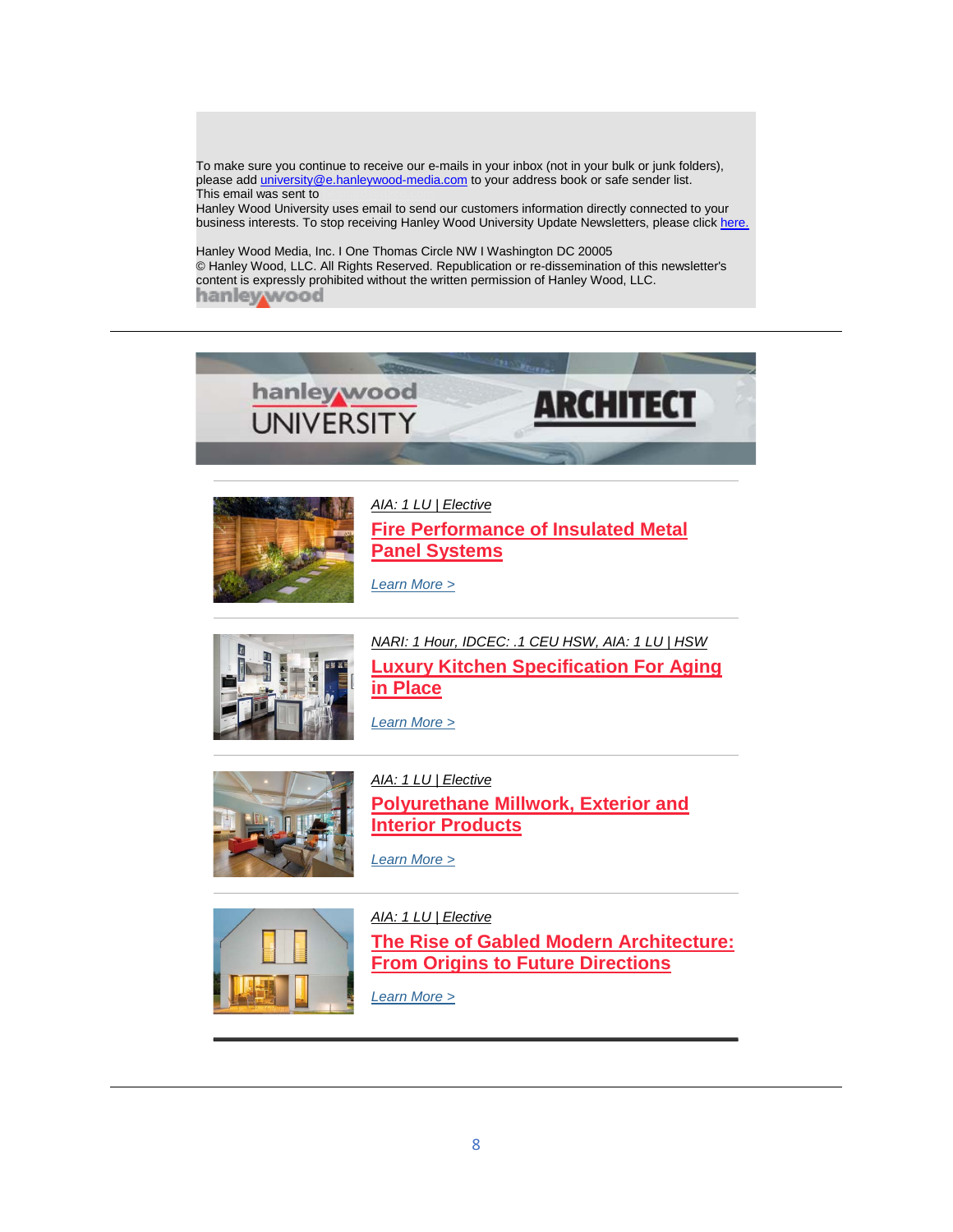

## AEC Daily Has a Course for You—All You Have to Do Is Find It

Start searching for your next course [here](https://linkprotect.cudasvc.com/url?a=https%3a%2f%2faecdai.ly%2fnl20190314&c=E,1,rIRppR7XX7yaPhl7sbyDPtYJO3puUHnz2SJvkK6CbsXcNaiLa4xYSyi91G_nghmAslSNAZgGtKAPwerEQaxCyv8xSgNJh1QcXxId_1fH9A,,&typo=1) or click on one of our new courses listed below.

Almost all courses are free and approved by the AIA. Many courses are also approved by additional associations such as GBCI, IDCEC, and more! Use these courses to satisfy your licensing requirements. Questions? Call us at 1-877-566-1199 or email [info@aecdaily.com.](mailto:info@aecdaily.com)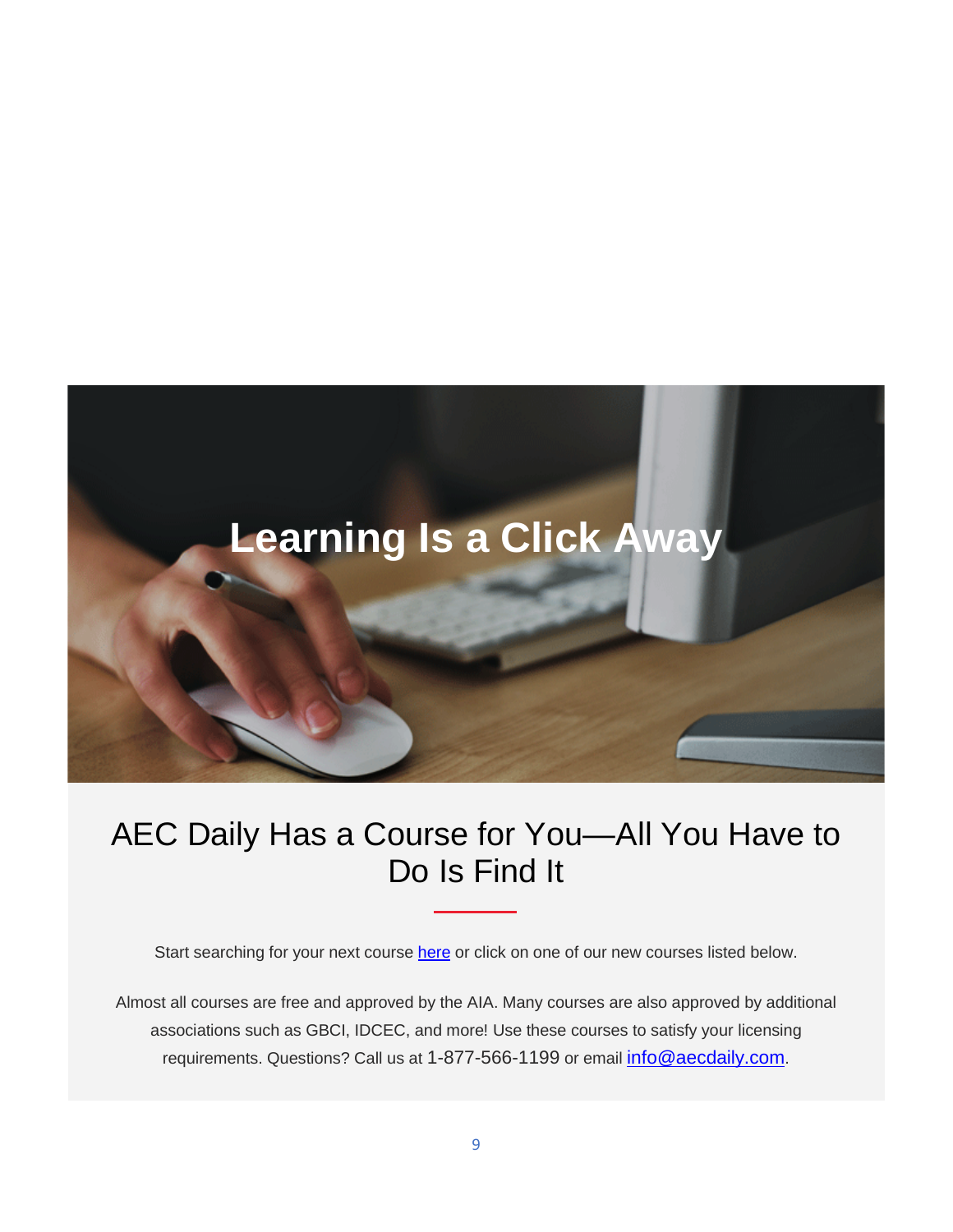

**Wine & Food Preservation** 

AIA/HSW (1.00 LU) | IDCEC (0.10 CEU)





**LIVE Moss Wellness Walls** 

AIA/HSW (1.00 LU) | IDCEC (0.10 CEU)

**[GET STARTED NOW!](https://linkprotect.cudasvc.com/url?a=https%3a%2f%2faecdai.ly%2f20190314_cd_1977606&c=E,1,_GiZzggYCuYPAC9LF0Y51wDMG39e3R9lGuzCyM4DFD8sd88Z79vnOY0K7IdTWf2kknz9I7n9FPWfUXOjEr7E-1F4xup2adqXhyrBSZ6VgUIwf5JobeX2UK_V&typo=1)**

**Redwood Lumber: Attributes, Applications, & Environmental Benefits** 

**Power and Charging Solutions for Today's Commercial Spaces** 

AIA/HSW (1.00 LU)

**[GET STARTED NOW!](https://linkprotect.cudasvc.com/url?a=https%3a%2f%2faecdai.ly%2f20190314_cd_1977101&c=E,1,MgwD2r1x1YI2XE1bU0VAVkI0PWxaF3XEfADq6rm2qRC6BOFXHK94vrkRVXHfPEP2g7utVls23U00DKnyviWWBLazVd3v5PZllUNRzxUvXkd-HLPQTODKCFGed9Wi&typo=1)**

AIA/HSW (1.00 LU)

**[GET STARTED NOW!](https://linkprotect.cudasvc.com/url?a=https%3a%2f%2faecdai.ly%2f20190314_cd_1977371&c=E,1,pBTbKIxkngyg3AtqM7u9DM5oMo6XL5R1s-p4EdirXGy9OBXUiw4wda0KxM5Nre-DoKRKygx-q68AsCx70Br5ztgNqZ1BK85ygbA-IcRLeLsNBl8OvLSxkwixHw,,&typo=1)**



**@AECDAILY** 

© All Rights Reserved

This message was sent by AEC Daily. AEC Daily mailing address: 266 Elmwood Avenue, Suite 511, Buffalo NY 14222 USA.